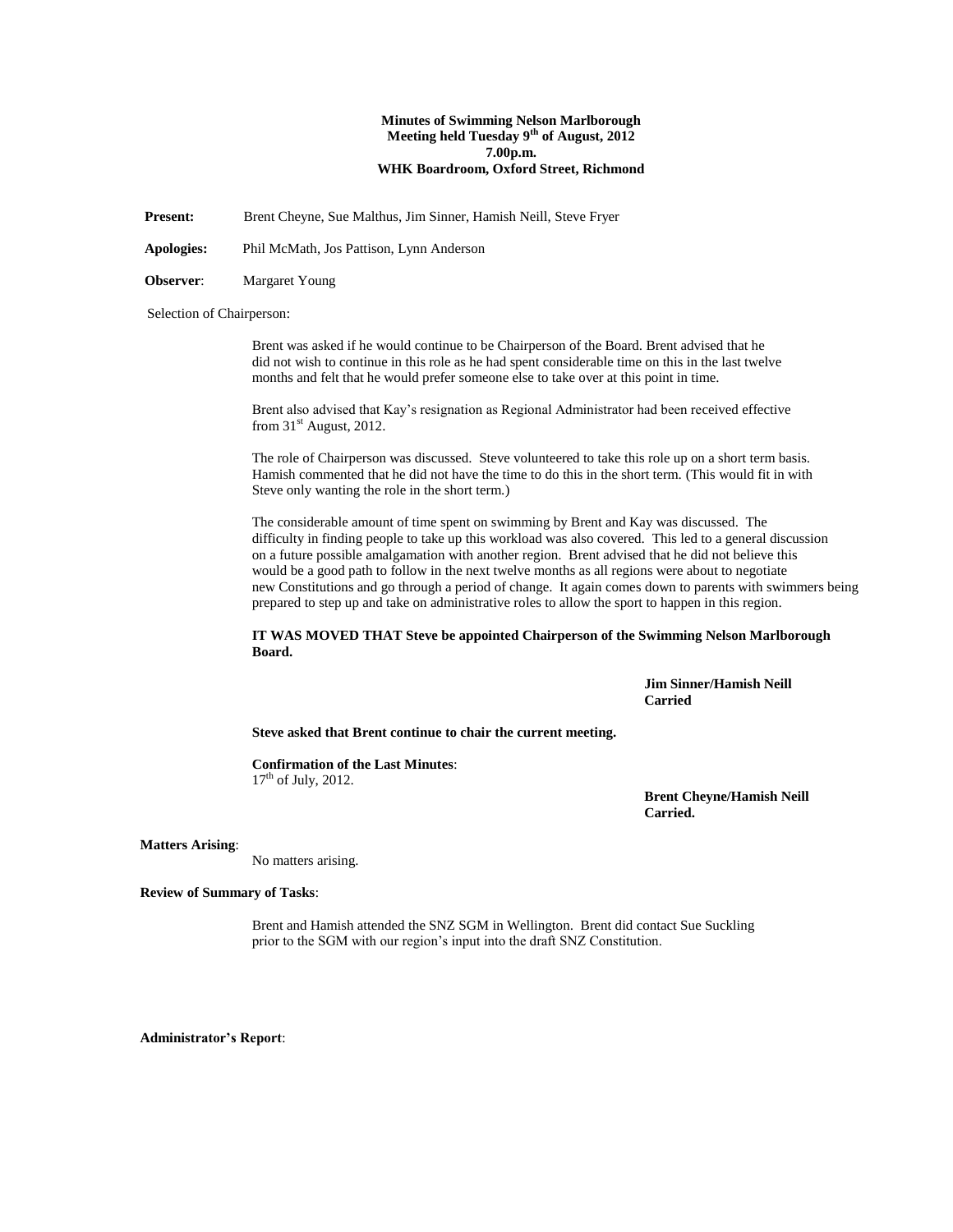Swimming Nelson Marlborough PO Box 165 Nelson *Email secretary@snm.org.nz*



# **Regional Administrator's Report July 13th to August 8th, 2012**.

**July**

| Sue Malthus –        | Transfer Form Leah Woodford. Approved. To Board Meeting for ratification.                                                                                                                                                                                                                                                                                                                                                                                                                                                    |
|----------------------|------------------------------------------------------------------------------------------------------------------------------------------------------------------------------------------------------------------------------------------------------------------------------------------------------------------------------------------------------------------------------------------------------------------------------------------------------------------------------------------------------------------------------|
| Lorraine McMath-     | New registration. To Brent                                                                                                                                                                                                                                                                                                                                                                                                                                                                                                   |
| Don Stanley          | NZ Swimming Trust Memo. To Board, Clubs and Life Members.                                                                                                                                                                                                                                                                                                                                                                                                                                                                    |
| Rebekah Erkens SNZ   | NM 2011/12 Membership numbers. Forwarded to Board and Clubs.                                                                                                                                                                                                                                                                                                                                                                                                                                                                 |
| Kent Stead           | Proposed SNZ Regulations. To Board members                                                                                                                                                                                                                                                                                                                                                                                                                                                                                   |
| Gail Pope            | Nayland SC response to SNZ Draft Constitution and minimum numbers clause.<br>To Brent for response.                                                                                                                                                                                                                                                                                                                                                                                                                          |
| Gordon Tupper        | Ashburton SC re Lake Hood Open Water event. To Jim and Recorders.                                                                                                                                                                                                                                                                                                                                                                                                                                                            |
| Chris Moller         | Issues arising from SNZ Draft Constitution raised by Brent.                                                                                                                                                                                                                                                                                                                                                                                                                                                                  |
| Chris Moller         | Response.                                                                                                                                                                                                                                                                                                                                                                                                                                                                                                                    |
| Chris Moller         | Apologies to Brent – admittance of wrongful information.                                                                                                                                                                                                                                                                                                                                                                                                                                                                     |
| Marge Hocken         | July Contact List - SNZ. To Board, Life Members, Clubs.                                                                                                                                                                                                                                                                                                                                                                                                                                                                      |
| Don Stanley          | NZ Swimming Trust – Notice of AGM and Nomination Forms. Forwarded.                                                                                                                                                                                                                                                                                                                                                                                                                                                           |
| Kent Stead           | Feedback on proposed SNZ Regulations. Reminder of final acceptance date.<br>To Board members and Clubs.                                                                                                                                                                                                                                                                                                                                                                                                                      |
| Mark O'Connor        | Teleconference Call notice to Regional Chairs. To Brent                                                                                                                                                                                                                                                                                                                                                                                                                                                                      |
| Fiona Lulham         | Nelson South Delegates to SNM AGM. Noted.                                                                                                                                                                                                                                                                                                                                                                                                                                                                                    |
| Kaikoura SC          | Apologies from Kaikoura re SNM AGM. Noted.                                                                                                                                                                                                                                                                                                                                                                                                                                                                                   |
| Web Widgets          | To Brent for processing.                                                                                                                                                                                                                                                                                                                                                                                                                                                                                                     |
| Sue Malthus          | Nomination for Jos for SNM Board. Processed.                                                                                                                                                                                                                                                                                                                                                                                                                                                                                 |
| Martyn Newman-Hall   | Teleconference information. To Brent                                                                                                                                                                                                                                                                                                                                                                                                                                                                                         |
| Mark O'Connor        | Teleconference information from Sue Suckling. To Brent                                                                                                                                                                                                                                                                                                                                                                                                                                                                       |
| <b>BJ</b> Spencer    | Seeking a reference from SNM in support of a Massey University Academy of                                                                                                                                                                                                                                                                                                                                                                                                                                                    |
|                      | Sport Scholarship. A Nelson SC member. To Hamish – research.                                                                                                                                                                                                                                                                                                                                                                                                                                                                 |
|                      | Awaiting a response.                                                                                                                                                                                                                                                                                                                                                                                                                                                                                                         |
| Gail Pope            | Nayland SC Committee number concerns. To Brent                                                                                                                                                                                                                                                                                                                                                                                                                                                                               |
| Tanya Roberts        | Motueka SC Committee details. To Jim for website update.                                                                                                                                                                                                                                                                                                                                                                                                                                                                     |
| Jim Sinner           | Club committees.                                                                                                                                                                                                                                                                                                                                                                                                                                                                                                             |
| Swim Waikato         | Change of Contact details. Noted.                                                                                                                                                                                                                                                                                                                                                                                                                                                                                            |
| <b>SNM</b> Secretary | Draft Minutes July Board meeting to Board members for perusal.                                                                                                                                                                                                                                                                                                                                                                                                                                                               |
| <b>SNM</b> Secretary | Completion of SNM AGM Annual Report. To Printer. Electronically sent to Board,<br>Life Members and Clubs within the required 7 days prior to SNM AGM. Agenda out. Supporting<br>documents/Awards Committee Pockets/certificates/Representative pockets. Documents for delegates<br>collated. Belsham Trophy Cup purchased and engraved with name of recipient.<br>Nomination forms, Remit, etc. in folders. Club Annual Reports/Financial Statements/Presidents'<br>Reports prepared for tabling at AGM. Catering organized. |
|                      |                                                                                                                                                                                                                                                                                                                                                                                                                                                                                                                              |
| Mark O'Connor        | Documents from Working Group to Regional Chairs. To Brent.                                                                                                                                                                                                                                                                                                                                                                                                                                                                   |
| Sue Suckling         | Swimming New Zealand Review information. To Brent.                                                                                                                                                                                                                                                                                                                                                                                                                                                                           |
| Kent Stead           | New Swimming New Zealand Regulations. To Board.                                                                                                                                                                                                                                                                                                                                                                                                                                                                              |
| <b>SNM</b> Secretary | Summary of SNM AGM Awards Recipients/Pockets/SNZ Certificates etc.<br>To Life Members and Board.                                                                                                                                                                                                                                                                                                                                                                                                                             |
| Kent Stead           | Swimming New Zealand Future Calendar. To Board and Clubs.                                                                                                                                                                                                                                                                                                                                                                                                                                                                    |
| Martyn Newman-Hall   | Documents from Sue Suckling pre Teleconference call. To Brent/Hamish.                                                                                                                                                                                                                                                                                                                                                                                                                                                        |
| Lorraine McMath      | Registration of new swimmer. To Brent.                                                                                                                                                                                                                                                                                                                                                                                                                                                                                       |
| Shanine Hermsen      | South Island Secondary School Championships. Dates. To Brent.                                                                                                                                                                                                                                                                                                                                                                                                                                                                |
| Lynn Anderson        | Requesting SNM Bank account number. To Brent                                                                                                                                                                                                                                                                                                                                                                                                                                                                                 |
| Shanine Hermsen      | SNM consideration of hosting SISS Meet in 2013. To Board members for urgent feedback<br>to Brent.                                                                                                                                                                                                                                                                                                                                                                                                                            |
| Sue Malthus          | SISS Meet feedback                                                                                                                                                                                                                                                                                                                                                                                                                                                                                                           |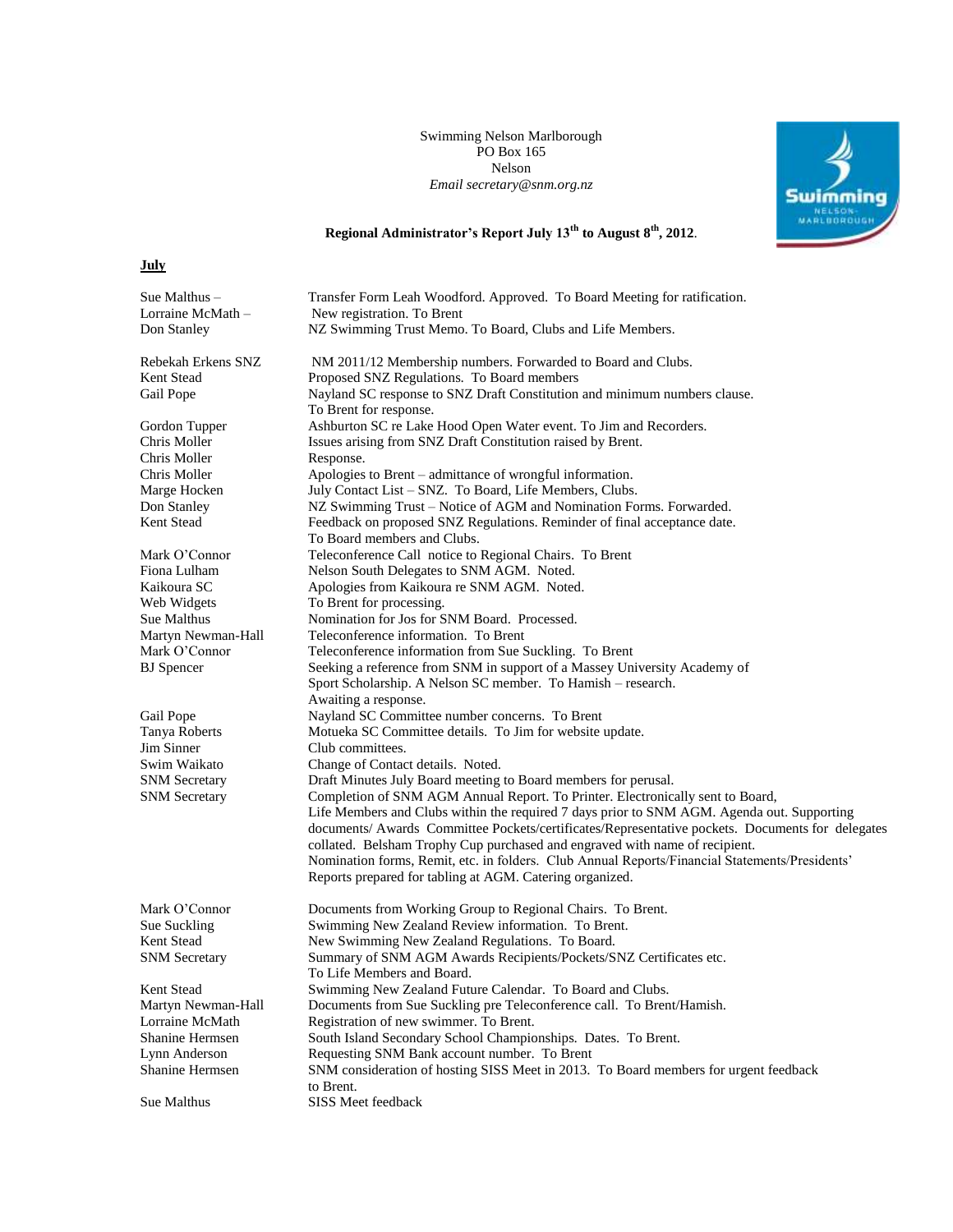| <b>Steve Fryer</b>   | SISS Meet feedback.                                                                      |
|----------------------|------------------------------------------------------------------------------------------|
| Hamish Neill         | SISS Meet feedback.                                                                      |
| Jim Sinner           | SISS Meet feedback.                                                                      |
|                      |                                                                                          |
| Rebecca Turner       | SNZ Olympic Games Team update. Forwarded.                                                |
| Ivon Clemett.        | Will be attending SNM AGM.                                                               |
| Tanya Roberts        | Motueka SC Minutes.                                                                      |
| Sport Tasman         | Newsletter. To Board, Life Members, and Clubs.                                           |
| Mark O'Connor        | Regional Chairs Teleconference information. To Brent/Hamish.                             |
| Mark O'Connor        | Regional Chairs Teleconference. Notice of day and time. To Brent/Hamish.                 |
| Mark O'Connor        | Further documentation. To Brent.                                                         |
| <b>SNM Chair</b>     | Final position document to Board members for urgent feedback.                            |
| <b>Steve Fryer</b>   | Feedback                                                                                 |
| Hamish Neill         | Feedback                                                                                 |
| Jim Sinner           | Feedback                                                                                 |
| Phil McMath          | Feedback                                                                                 |
| Sue Malthus          |                                                                                          |
|                      | Feedback.                                                                                |
|                      |                                                                                          |
| Julie Price          | Governance Workshop details. To Board members and Clubs.                                 |
| Marge Hocken         | Advice of transportation to SNZ SGM Meeting Venue. To Brent and Steve.                   |
| Natascha Van Dien    | Nelson City Council Long Term Plan Submission SNM. Council's feedback.                   |
|                      | To Brent.                                                                                |
| Murchison SC         | Late apologies re SNM AGM.                                                               |
| Mark O'Connor        | Letter from Chris Moller re recommendation to convene Working Party from                 |
|                      | within SNZ, with representation from regions, to review SNZ Constitution adopted         |
|                      | at SNZ SGM. To Board members.                                                            |
| North Shore SC       | Chantal. Transfer form re Rebecca Hull. Signed off. To Board meeting for ratification.   |
| Lorraine McMath      | Transfer. Rebecca Hull.                                                                  |
| David Prattley       | Swimming Southland. Notice of Meeting. South Island Committee. To Hamish.                |
| Rebecca Turner       | SNZ 2013 Australian Youth Olympics Festival Criteria. To Board and Recorders.            |
| Sue Malthus          | Possible candidate for SNM Treasurer position.                                           |
| Hamish Neill         | Copied in. South Island Country and Town Meet. Venue discussions.                        |
| David Prattley       | SIC&T Meet Flier etc., to Club Recorders.                                                |
| David Prattley       | SIC&T Meet Flier. Resent, this time with correct TM File. To Recorders.                  |
| Mark O'Connor        | Nominations request for the inaugural Appointments Panel. To SNM Board.                  |
| Kent Stead           | 2013 National Competitions Booklet. To Board and Clubs.                                  |
| Swim Otago           | Early Bird Meet. To Recorders.                                                           |
| Swimming Levin       | Betty McIntyre requesting Levin Swimming Club Centennary details placement on our        |
|                      | website. To Jim and Recorders.                                                           |
|                      |                                                                                          |
| August               |                                                                                          |
| Web Widgets          | To Brent for processing.                                                                 |
| Nelson SC            | Transfer Libby Neill. Signed off. To Board meeting for ratification.                     |
| Nelson South SC      | Transfer. Jessica Roper to Karori Pirates. Processed. To Board meeting for ratification. |
| Henrietta Latham     | Information re nominations for the inaugural Appointments Panel. To Board.               |
| Mark Berge           | Comments - clarification of nominations process. Attributes required of applicants.      |
|                      | To Brent.                                                                                |
| Mark O'Connor        | Voting process and authority clarification. To Brent.                                    |
| Hamish Neill         |                                                                                          |
|                      | SISSC&T Budget information.                                                              |
| Mark O'Connor        | Update. SNZ Resolution signed by Sue Suckling regarding club membership numbers          |
|                      | under new SNZ Constitution. Minimum number of 50. To Brent.                              |
| Martyn Newman-Hall   | Documents related to nominations of inaugural Appointments Panel. To Brent.              |
| Mark O'Connor        | SNZ Resolution re Membership numbers. To Brent and Board.                                |
|                      | Various emails regarding date of first SNM Board meeting.                                |
| <b>SNM</b> Secretary | Agenda out to all for 9 <sup>th</sup> August Board meeting.                              |
| Martyn Newman-Hall   | Applications invited for Directors of Swimming New Zealand Board. To Board, Life         |
|                      | Members.                                                                                 |
| Sport Tasman         | Mini Olympics Day. To Life Members, Board and Clubs.                                     |
| <b>Stephen Ross</b>  | Wanganui Swimming Club re Nominations Appointments Panel. To Brent.                      |
| Henrietta Latham     | Nominations for Appointments Panel. To Brent                                             |
| Nelson SC            | Transfer Sarah Kate Birkett. Signed off. To Board meeting for ratification.              |
| Swim Otago           | Winters Flier/Events File. To Recorders.                                                 |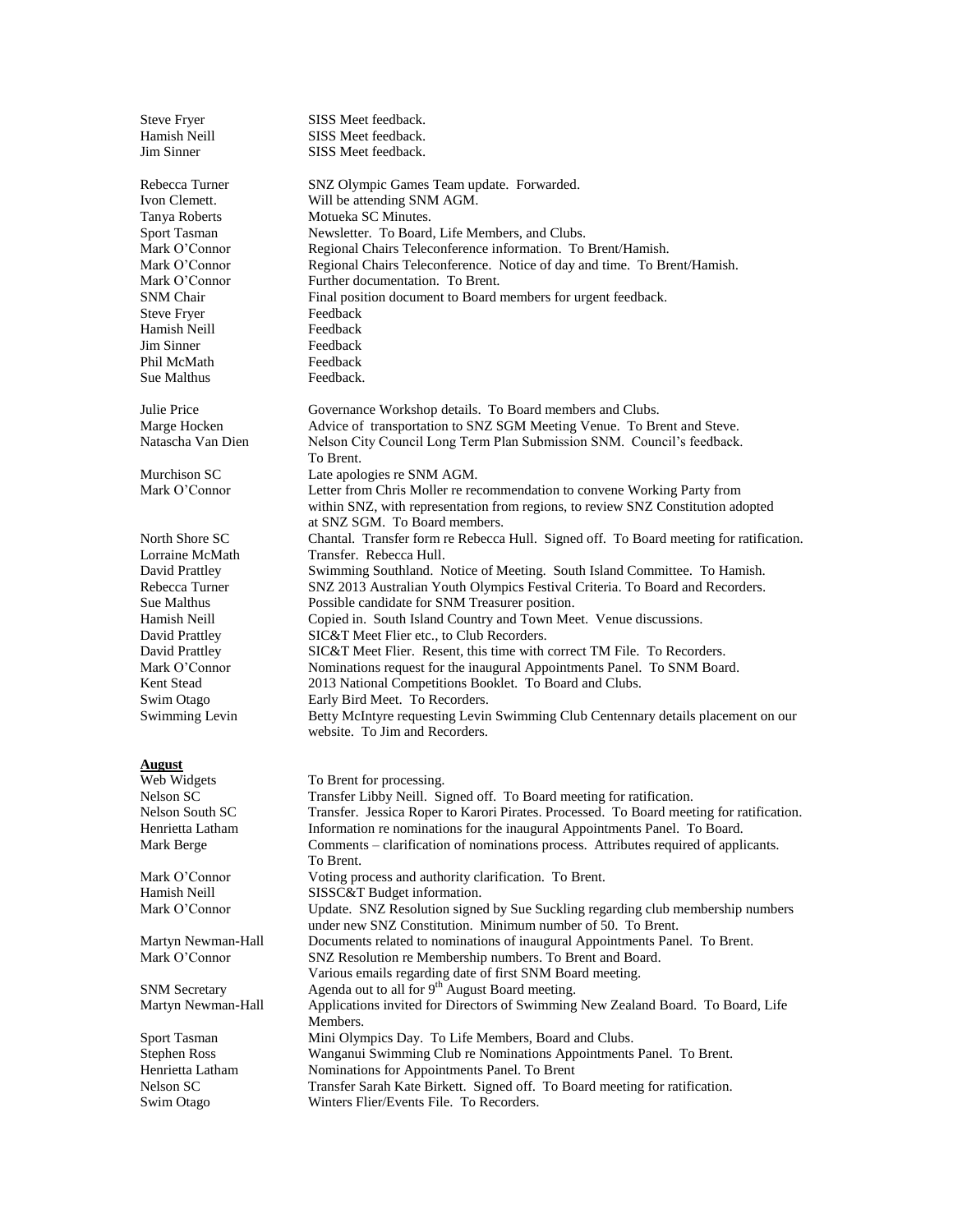Margaret Young Requesting copy of SNM Annual Report. Copies were already emailed out to Life Members, Board members and Clubs 7 days prior to SNM AGM. Hard copies also posted out. Margaret advised.

Various emails regarding Transfer forms between clubs, Jim and myself. Cross communications. Have left this with Jim as Registrar to communicate with Swimming New Zealand to seek clarity on a couple of points. Jim will report back to the Board.

| <b>SNM</b> Secretary | 102 <sup>nd</sup> Annual General Meeting Minutes out to Board initially for perusal. Inclusion |
|----------------------|------------------------------------------------------------------------------------------------|
|                      | of acknowledgement of Brent's leadership abilities requested by Jim. Amendments                |
|                      | made as requested.                                                                             |
| Phil McMath          | Apologies for 9 August Board meeting. Noted.                                                   |
| Jim Sinner           | Registrar's Report.                                                                            |
| <b>Steve Fryer</b>   | Comment re origins of SNM Transfer form.                                                       |
| Rita Merriman        | Sports Awards – Nominations. To Board, Life Members, Clubs.                                    |
| Sue Malthus          | Waimea SC Minutes.                                                                             |
| <b>SNM</b> Secretary | 102 <sup>nd</sup> SNM AGM Draft Minutes out to Life Members and Clubs.                         |
| Karen Nixon          | Swimming Bay of Plenty. Short Course Winter Championships. To Jim/Recorders.                   |
| Rebecca Turner       | Best wishes to SNZ 2012 US Opens Team and also to Junior Pan Pac's Team.                       |
|                      | SNZ website references given to allow accessibility to SNZ team achievements.                  |
| Mark O'Connor        | Relay Team publication. To Life Members, Board and Clubs.                                      |
|                      | Letter of Resignation – Regional Administrator's role. To Board.                               |
|                      |                                                                                                |

Kay Cheyne Regional Administrator Swimming Nelson Marlborough.

IT WAS MOVED that the Administrator's Report be accepted.

**Brent Cheyne/Hamish Neill Carried**

**Treasurer's Report:** No report**.** 

# **Registrar's Report to Swimming Nelson Marlborough**

# **1. Winter Meet**

Arrangements for the Winter Meet are on track, with entries due tonight. Ben Knight is not available to help with the timing gear on 18-19 August, so I am hoping to run the timing gear myself with Lorraine operating the recorder's computer. We will run Meet Mobile again this meet, and I will send an email prior to the meet advising families how to access it on their smartphones.

# **2. Transfer form**

Both Kay and I have had correspondence with clubs about the Transfer Form (attached), and I have realised that the form is ambiguous about a couple of points.

I cannot find anything in the SNM Constitution, or the old or new SNZ constitution, that provides guidance on the details required for a transfer except for confirming the swimmer doesn't owe any money to their existing club.

The first question relates to the "Registration ID" requested on the form and whether this is the Swimmer ID used in swim meets (which includes the club, swimmers initials and date of birth) or the SNZ Zeus database ID number. My understanding is that this refers to the swimmer ID (from Team Manager), because that actually includes the date of birth, and we don't need the SNZ number to execute a transfer.

The second question relates to whether the birth certificate needs to be sighted. I've assumed that this was optional, and that either a Yes or No answer was acceptable. I'm not aware of any rule that requires it to be produced, and clubs can sign up new swimmers without seeing a birth certificate and get them registered with SNZ, so it would seem odd to require it for a transfer.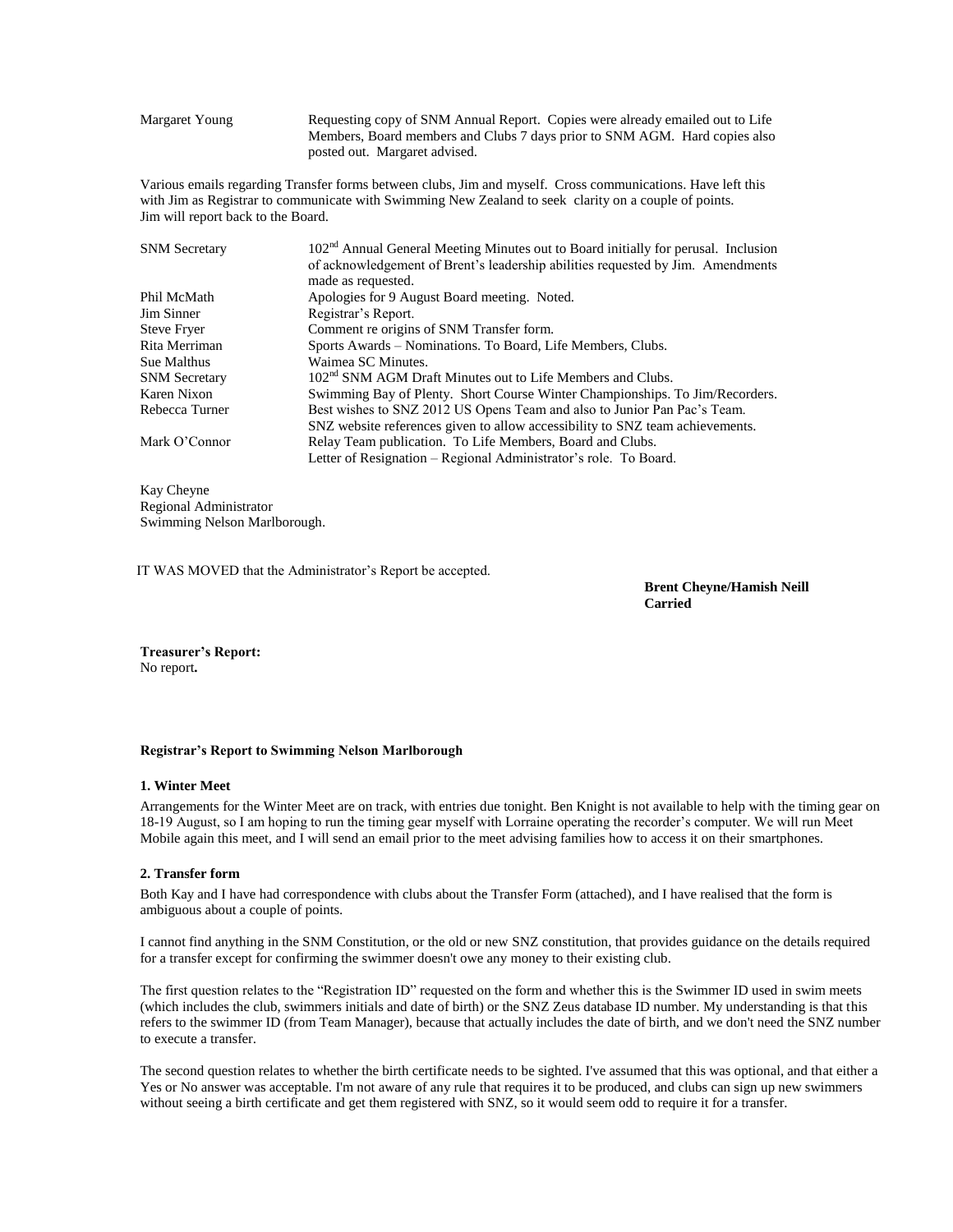I have sent an email to Rebecca Erkens (membership coordinator) at SNZ to seek advice on these issues. In the meantime, I suggest that we ask clubs to provide the Swimmer ID and to not require that the birth certificate be sighted. Once these are confirmed by SNZ (or they indicate that it is up to regions to design their own forms), I will prepare and distribute a revised form.

# **SNM Records**

The times listed below are faster than existing SNM records. *I recommend* that the times listed below be confirmed as SNM records.

|       |                                                |           |     |    | Times faster than SNM Records since last report |                    |                 |                                      |
|-------|------------------------------------------------|-----------|-----|----|-------------------------------------------------|--------------------|-----------------|--------------------------------------|
|       |                                                | LC/       |     | M/ | <b>New</b>                                      |                    |                 |                                      |
| Event |                                                | <b>SC</b> | Age | F  | time                                            | Swimmer            | Club            | Previous record holder               |
|       | <b>BSC Meet 14 July 2012</b>                   |           |     |    |                                                 |                    |                 |                                      |
| 100   | <b>Breast</b>                                  | <b>SC</b> | 14  | F  | 1:14.80                                         | Sara Gane          | <b>Blenheim</b> | Standard                             |
| 50    | Back                                           | <b>SC</b> | 16  | F  | 32.40                                           | Grace Woodall      | Nelson South    | Hannah Saunders SNM Winter Meet 2002 |
| 50    | Free                                           | <b>SC</b> | 12  | M  | 28.30                                           | Sam McKenzie       | Nelson          | Standard                             |
| 50    | Back                                           | <b>SC</b> | 12  | М  | 14:24.00                                        | Sam McKenzie       | <b>Nelson</b>   | Joel Wiechern at SNM Age Groups 2004 |
|       | <b>Nelson South Opening Meet 4-August-2012</b> |           |     |    |                                                 |                    |                 |                                      |
| 100   | I.M.                                           | SС        | 15  | M  | 1:04.55                                         | William Z. Borrell | Nelson          | Angus Boyle at Aquagym 2007          |

Jim Sinner SNM Registrar

**IT WAS MOVED that the records above be ratified.**

**Jim Sinner/Hamish Neill Carried**

Print

| Updated April 2012<br><b>Application to Transfer Club or Region</b><br>[Note: An updated form was tabled and approved at the meeting, and<br>is now available on the SNM website. Do not use this form.] |                                                 | To be completed by the club the<br>member is transferring from: |
|----------------------------------------------------------------------------------------------------------------------------------------------------------------------------------------------------------|-------------------------------------------------|-----------------------------------------------------------------|
| Members Name:                                                                                                                                                                                            |                                                 | Registration ID:                                                |
| Birth certificate has / has not been sighted (delete one)                                                                                                                                                |                                                 |                                                                 |
| Competitive Member<br>yes / no                                                                                                                                                                           | Last registration paid $20_{-}$ / $20_{-}$ year |                                                                 |
| Club:                                                                                                                                                                                                    |                                                 |                                                                 |
| Signature                                                                                                                                                                                                |                                                 | Print<br>Name:                                                  |
| Club Secretary<br>I certify the member has fulfilled their financial and other obligations to our club and we<br>have no objections to the transfer.                                                     | Date                                            |                                                                 |
| To be completed by the club the member is transferring to:                                                                                                                                               |                                                 |                                                                 |
| Club:                                                                                                                                                                                                    |                                                 |                                                                 |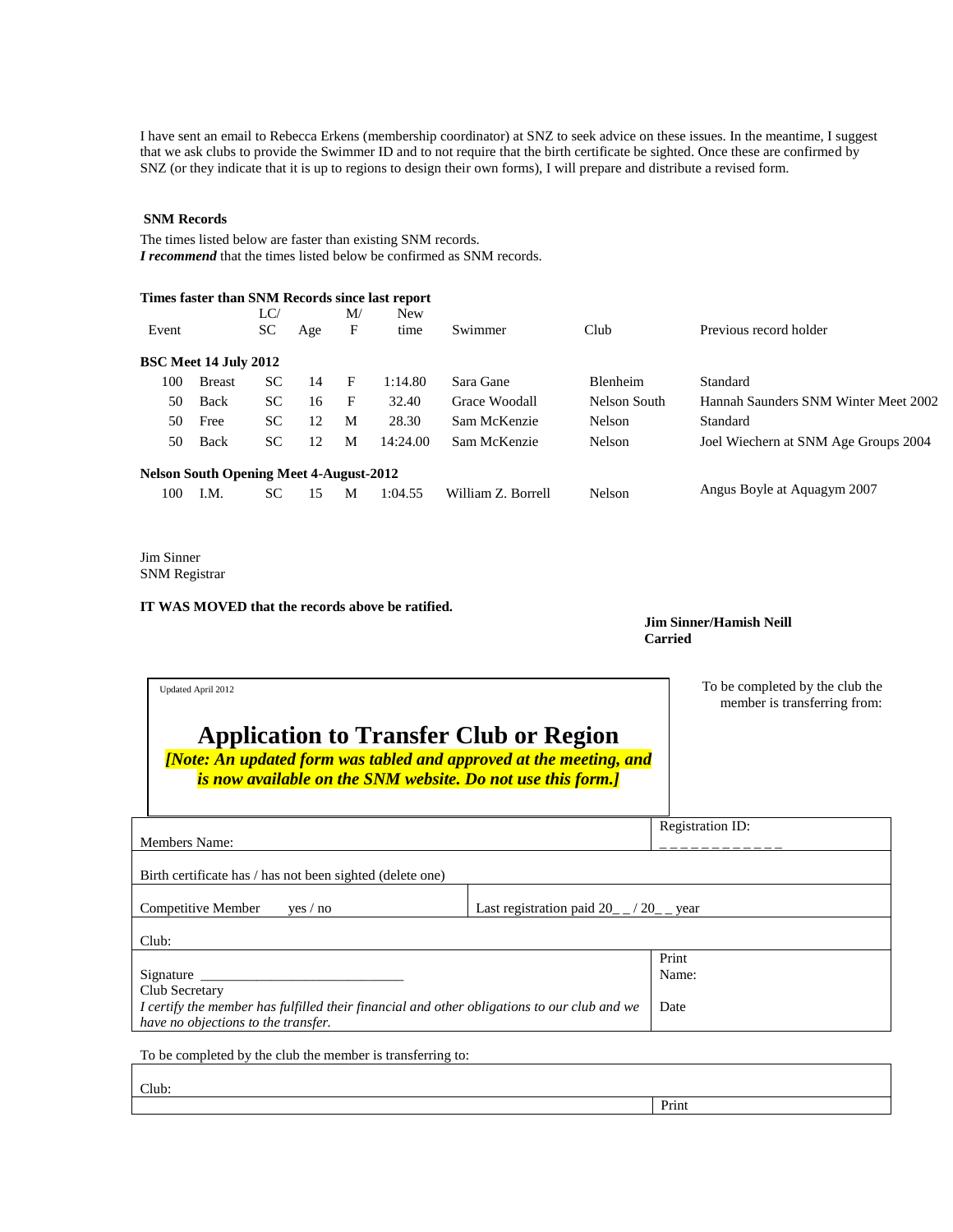| Signature                                                | Name:                         |
|----------------------------------------------------------|-------------------------------|
| Club Secretary                                           |                               |
| I certify the club accepts this member and the transfer. | Date                          |
|                                                          | Must be dated to be effective |

# Office use only: SNM Administrator Date Noted/Ratified at SNM Board meeting Date 60 Days stand down (where relevant) effective to Date

**Note:** 

- **1.** If a swimmer wishes to transfer from a club affiliated with Swimming Nelson Marlborough (SNM) to any other club affiliated with Swimming NZ, this form is to be completed by both the transferring and receiving clubs and submitted to SNM (secretary@snm.org.nz).
- **2.** Except as provided in (3), a transfer will be effective immediately upon receipt *and acceptance* by the SNM Administrator (or Secretary) of the completed transfer form. If in doubt regarding any aspect of the transfer, the Administrator may refer the transfer to the Board for a decision regarding acceptance.
- **3.** A 60 day stand down period will apply if the swimmer transfers again within three months, during which time the swimmer must compete either for the club they are leaving or as unattached.
- **4.** Transfers will be noted in the minutes of the SNM Board meeting at which they are tabled, and the SNM Registrar shall be advised.
- **5.** For inter-regional transfers, SNM shall send a copy of the transfer form to the new region.
- **6.** It is the responsibility of the club the swimmer is first registered with each year to pay their annual SNZ and SNM registration fee when due.

Swimming Nelson Marlborough, PO Box 165, Nelson Email [secretary@snm.org.nz](mailto:secretary@snm.org.nz) [www.snm.org.nz](http://www.snm.org.nz/)

Jim also commented that the Blenheim Swimming Club have prepared a Flier to obtain potential sponsors for the SNM Winter Meet. They have asked whether they can offer preferential sponsorship to these sponsors for the up and coming South Island Meets.

# **This was discussed by the Board and agreed to.**

Jim discussed the issue of swimmers not turning up and not scratching themselves from races. In the past, we have fined swimmers \$15.00 for not scratching from races.

It was agreed that Jim would notify clubs that if the scratching provisions for the Winter Meet were not followed, the Board would need to recommence the fines for non-compliance. Fines would have to be paid before swimmer/s could compete at another Meet.

Jim presented to the Board a revised Transfer Form. (see above).

# **IT WAS MOVED THAT we approve the new Transfer Form presented to the meeting and delegate the authority to approve Transfers to the Regional Registrar.**

**Jim Sinner/Hamish Neill Carried**

# **The following Swimmer Transfers were approved:**

Maisie Gray from Motueka SC to Nelson South SC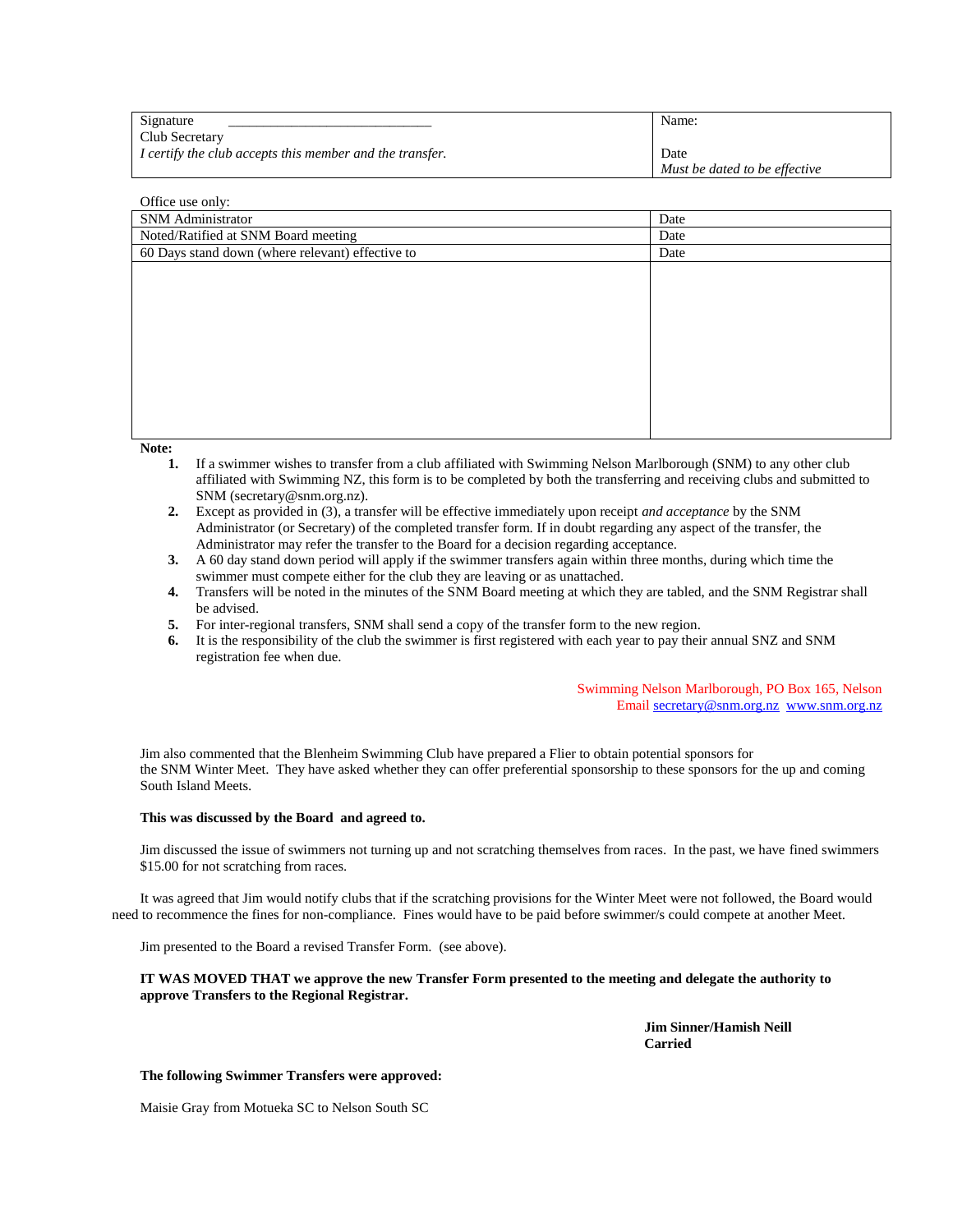Rebecca Hull from North Shore SC to Blenheim SC Sarah Kate Berkett from Sun Devils to Nelson SC Jessica Roper from Nelson South SC to Karori Pirates SC Libby Neill from Nelson SC to Nelson South SC

> **Jim Sinner/Steve Fryer Carried.**

#### **IT WAS MOVED that the Registrar's Report be accepted.**

**Jim Sinner/Hamish Neill Carried**

**Publicity/Communications Report** No report**.**

**Funding Report:** No report.

**Technical/Coaching**: No report.

**Events:** No report.

# **General Business**:

# **Nomination to Appointments Panel – SNZ**:

Brent advised that he had approached Jim Swanson from Auckland to determine if he would be prepared to be nominated for the Appointments Panel. After giving it consideration, Jim has decided that he does not wish to be part of this and will be focusing his energy at club level. The Board did not come up with any other nominations.

#### **Treasurer's Position**:

The Treasurer's position and role was discussed. Sue had raised the question as to whether a student could take on this role. Brent commented that the Treasurer has their own "old" laptop which has accounting software covering both a cash book and debtors system. After discussion, it was agreed that it would probably not be appropriate for a student to take this role on. It was agreed that the Board liaison members would go back to their clubs and ask if anyone would be interested in taking on this role.

# **Regional Administrator's Position**:

This position was also discussed. Brent pointed out that this was a demanding and time-consuming role. This position has a token payment with it which covers expenses. Internet costs are covered. The question was also asked as to whether a student could take on this role and be paid. Brent commented that it is probably more appropriate that a parent with a swimmer steps up and takes on this position. Margaret commented that the Administrator has to deal with Swimming New Zealand, Regions, Clubs, and at times, demanding parents. It was agreed that this position would not be handled by a student. It was agreed that the Board liaison members would go back to their clubs and ask if anyone would be interested in taking on this role.

It was agreed that clubs should be advised that if these key positions are not filled, then options would be to amalgamate with another region, or to increase the entry fees significantly to make these positions paid positions.

# **Technical Committee**:

It was agreed that we increase the membership of the Technical Committee to its maximum of four. It is hoped that, by maximizing the number on the Technical Committee, this will increase the number of officials qualifying in our region, including the position of Referee. Steve commented that there are two people who should become qualified Referees in the short term.

**IT WAS MOVED that Andrew McFarlane be invited to join the Technical Committee and that Steve invite Brian McGuirk to join the Technical Committee.**

**Brent Cheyne/Hamish Neill**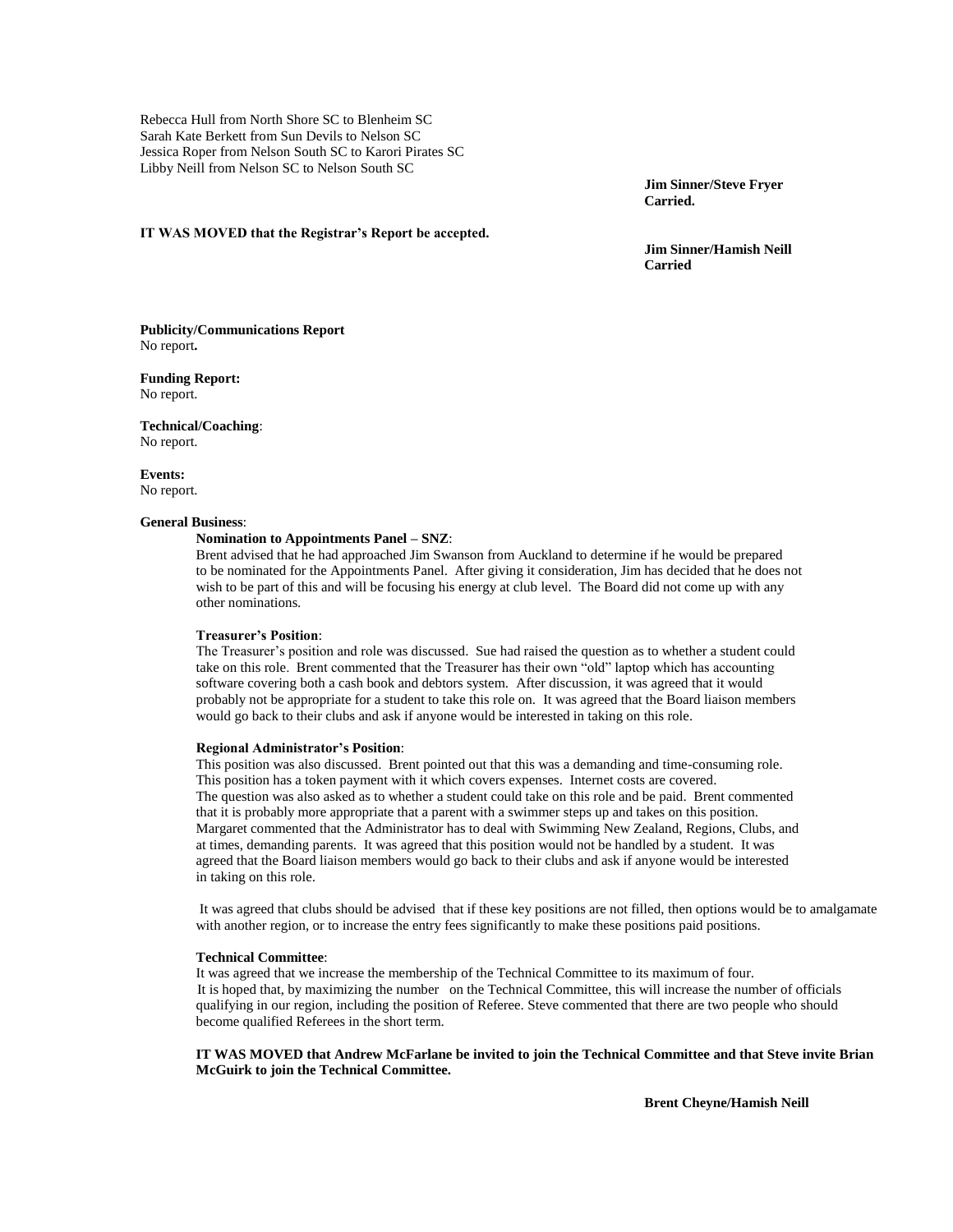# **Carried.**

It was agreed that we would defer who the Convenor of the Technical Committee will be until the next meeting when we would have received responses from both Andrew and Brian.

# **South Island Secondary School Championships**:

We have confirmed that we will host the SISS Championships in 2013 in Blenheim. We have been offered a very reasonable quote for the pool hire which makes this meet possible. It was agreed that the sub-committee set up to run the SI Championships should also manage this meet. Brent did raise the point that having the two South Island Meets so close together may mean that some swimmers may choose which meet they attend, potentially reducing numbers at both meets.

# **South Island Championships Planning**:

It was agreed that Board members would liaise with their clubs to determine members of a sub-committee to manage the running of the South Island Championships and the South Island Secondary School Championships.

We want to run these two meets well to showcase the new Blenheim Swimming Pool complex which will ensure future swimming meets here.

# **South Island Country and Town Championships:**

Hamish commented that we will be informed by David Prattley of Southland whether we will have this Meet for 2013 (if Timaru are unable to host this). By rotation, it would ordinarily mean we would be hosting this in 2014.

# **Board Time:**

# **Venue for Future Meetings:**

It was agreed that, at least in the short term, meetings would be held at WHK Boardroom, Oxford Street, Richmond.

#### **SNM AGM Draft Minutes:**

**IT WAS MOVED that the 2012 Draft SNM AGM Minutes be provisionally accepted, allowing these to be placed on the Swimming Nelson Marlborough website.**

> **Steve Fryer/Jim Sinner Carried**

The meeting closed at 8.30p.m.

**The date and time of the next SNM Board Meeting is to be advised.**